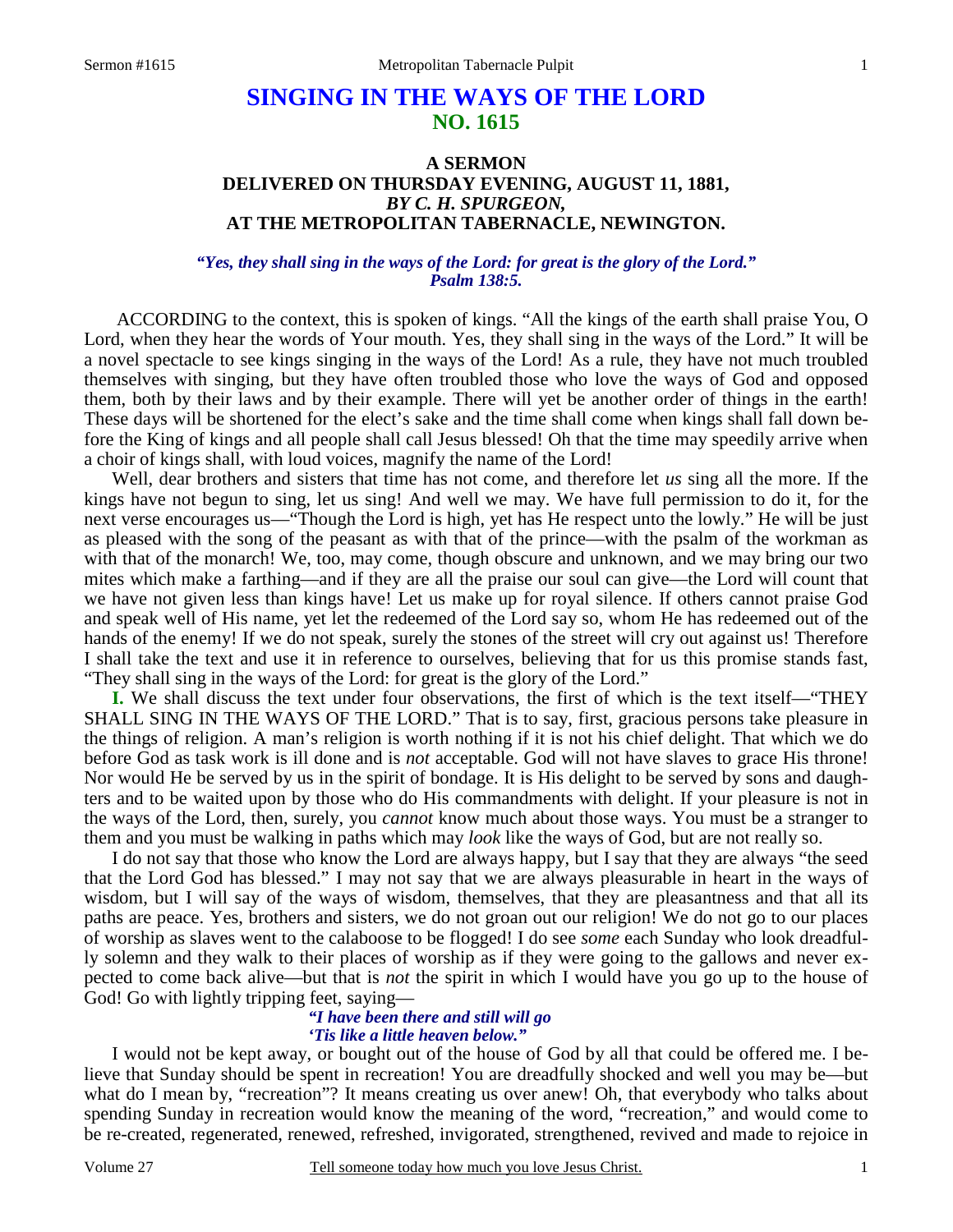God! The Lord's Day is the highest hill of the week! On that day we stand on tiptoe on Pisgah and look to "the rest which remains for the people of God!" It is the type of that everlasting Sabbath which remains for the people of God.

 Now, as it is with Sabbath-keeping and going up to the house of God—that there we sing in God's ways, so it is with *all* God's ways—they are all full of delight to His people! Those who heartily enter into them are happy people. "Blessed are the people in whose hearts are Your ways." Their heart shall be full of joy and overflowing with delight. Hence it follows, next, that they do not go out of God's ways to get their songs. They shall sing in the ways. Alas! I have heard of some who go here and there, as they say, "to get a little pleasure." What? What? Do I understand you? You find no pleasure in the ways of God? Then, friend, you are a hypocrite! That is plain English—for he that is *really* in God's ways finds his pleasure there. That is his chief delight and he can sing, as our hymn puts it—

### *"I need not go abroad for joys, I have a feast at home! My sighs are turned into songs, My heart has ceased to roam."*

Do you call that man a loving husband who says, "Well, you know, you must go away from home sometimes just to have a little pleasure; you cannot always be in the company of your wife and children. You must go from home to get a little pleasure." That is a bad fellow! I am very sorry for his wife and children. A bad lot; I am sure he is. And he who talks about being married to Christ and joined to His church—and then says that he goes elsewhere to find his pleasure—is a traitor! I shake my head about him! I am afraid that I may have to break my heart over him one of these days. When you see professors seeking pleasure in sin and worldliness, there is something rotten at the core! True men of God shall sing in the ways of the Lord and find something to sing of while they are in those ways. It means, too, that they sing as they are actively engaged in the ways of the Lord. That is to say, while they are engaged in the service of God their hearts are joyous and glad. They do not stop the work to go and sing, but they sing as they work! Sailors, when they pull a rope, make a cheery sound. As they heave the anchor they sing after their fashion. Soldiers march to battle with sounds of trumpet and the beat of drums, listening to music while they march. So Christians go on their pilgrimage and keep step to the sound of joyous psalms and hymns. They sing in the ways of the Lord. But sometimes the ways of the Lord call for difficult service. Gracious men may have to visit sick and desponding persons. Surely, if they are of any use to the sick, their hearts will sing even while they are sympathizing with them.

 They have to talk with those who are anxious and to lead them to the Savior. And I believe there is no way of doing it as well as by showing them the peace which Jesus gives. Perhaps believers are called to plow fields that seem barren. Yes, but they must still do it! They must be singing as they break the clods; singing as they plow and singing as they sow the seed of God! That is the best way to do it. They shall sing in the ways of the Lord when those ways call for prayer. Song and prayer are like butter and honey, a royal mixture.

 I have heard that of old, in America, the principal day of the year was a day of fasting until some good divine said that since God had brought the Puritans from England and landed them in a wilderness, but fed them till the wilderness became a garden. And since He had multiplied their numbers till they had become a great nation, He thought it was time that they kept a day of *thanksgiving* and so they have done ever since! A day of prayer should be a day of thanksgiving, too. Saints sing in the ways of earnest prayer. It never dampens the ardor of intercession to give thanks unto the Most High. Whatever you are doing for the Lord, whether it is distributing tracts or teaching the young, mix holy joy with it! I may say of thanksgiving to God what was said of salt in the Bible—"Salt, without prescribing how much." Set no limit to it! Nobody ever sings the high praises of God too often or too heartily! "They shall sing in the ways." And when the ways get very tough and become the paths of sufferings—and the pains are frequent and incessant—then still sing! No music that goes up to the throne of God is sweeter in Jehovah's ears than the song of suffering saints. They shall praise Him upon their beds and sing His high praises in the fire! To go right through the valley of the shadow of death, and sing all the way; to climb hill difficulty and to sing up its crags—to pass by giant grim, and even by the castle of giant despair, and through the enchanted ground, and still keep singing; and to come to the river's brink, and descend into it still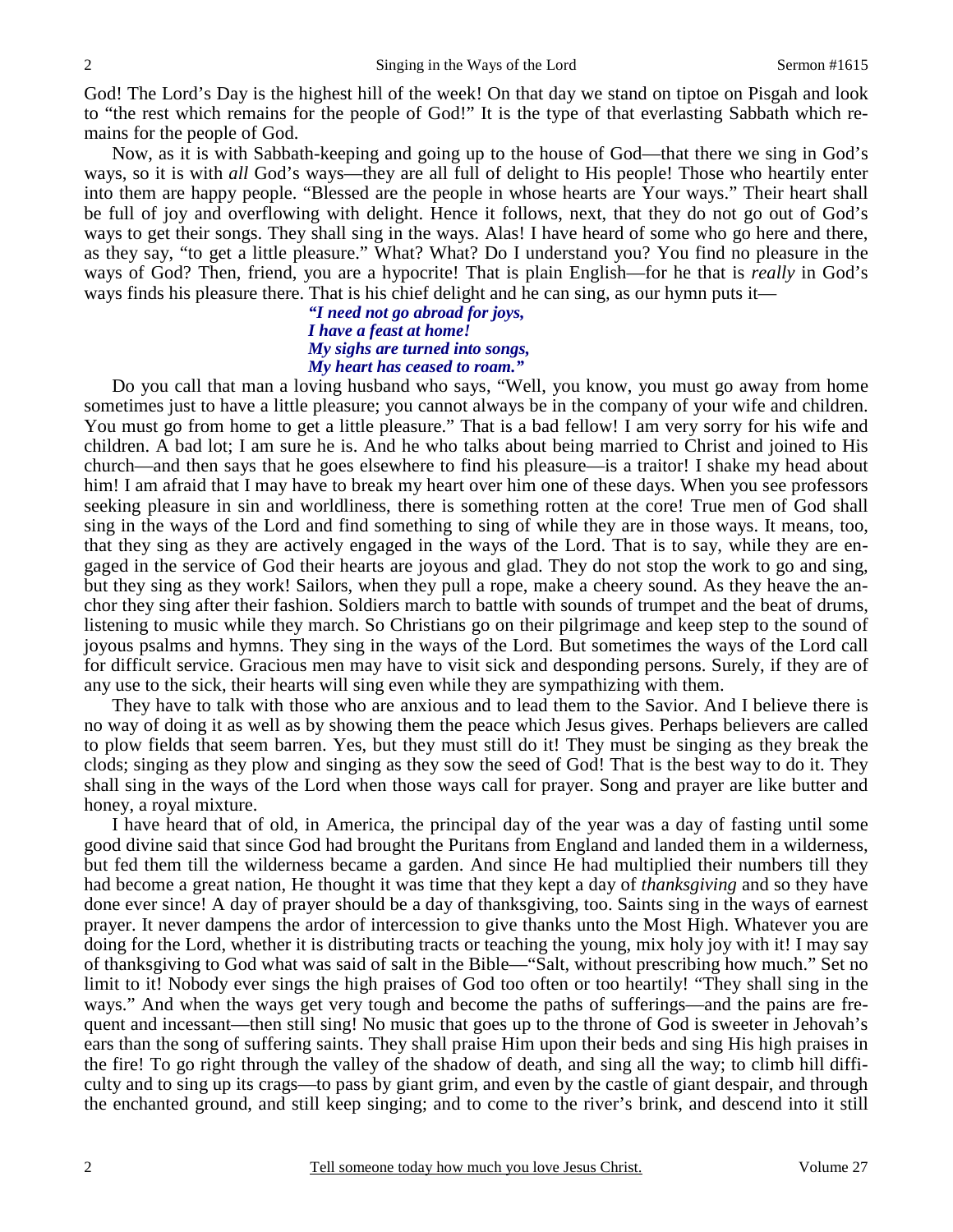singing is lovely in a Christian! May the statutes of the Lord be our songs in the house of our pilgrimage till we mount to sing above!

 Once more, under this first head, I think dear brothers and sisters that the children of God sing in the ways of God because they are in a cage for singing—in a right state of mind for singing. When we are in the ways of the Lord, dear friends, we are strong—"They go from strength to strength." When we walk as God would have us walk, we are made strong in the Lord and in the power of His might. Limping pilgrims cannot sing, but those whose weakness casts itself upon the strength of God can. Do you know how strong you are? I will be bound to say you are better acquainted with the other question—how weak are you? But do you know how strong you are when God is with you? Why, you are irresistible! The belt of faith girds a man with strength that is only equaled by omnipotence! If the Lord is with you, what can stand against you? If God strengthens you, you shall run without weariness; you shall walk without fainting and sometimes you shall even mount as upon the wings of eagles! Well may that pilgrim sing who is made strong by the mighty God of Jacob! You have safety, also, for in the ways of the Lord all His servants are protected from danger. On the king's highway "no lion shall be there, neither shall any ravenous beast go up thereon." You shall be "kept by the power of God through faith unto salvation" in the ways of the Lord. Well may that traveler sing who is perfectly safe! He holds his tongue if there are thieves about and robbers likely to pounce upon him. But when he feels that he is under the guardian care of the Lord of the ways who has given His angels charge over him to keep him—yes, when he feels that the Lord, Himself, is round about him like a wall of fire—he must sing in the ways! Strength and safety are ours, and therefore let us sing!

 Saints also sing in the ways of God because they have guidance. He that does not know whether he is in the right way or not may well be silent, but he that is sure about his road—yes, sure about it even to his journey's end—may well sing in the ways! We have One with us who will lead us into all the truths of God—we have the Comforter with us who will direct our ways even to the end—how can we keep from singing? Pilgrims bound to Zion's city who have such a conductor as the infallible Spirit of God ought to sing! It would be *treason* on their part if they did not! Strength, safety, guidance—surely these should make us glad. And then, besides that, we have provision all along the road. The pilgrim who does not know where he will lodge at night feels a little anxious. But if he knows where there is an inn, or where he has a friend, he goes along right cheerily. I know nothing about my way to heaven from this spot to heaven's gate—but this I do know—there are places of refreshment provided for God's weary pilgrims every day and every night until we enter into the great mansion of God above. "He makes me to lie down in green pastures: He leads me beside the still waters." Perhaps we shall halt at Elim, where there are wells and palm trees. But if we do not come to Elim, we shall rest somewhere else. There is sure to be a place of shelter for the saints in every night of their travel. Therefore do we sing in the ways of the Lord, for our pasture is on all high places; it is a way of abundant provision, and we may well sing, for the Lord continually fills our hearts with gratitude.

 As we journey on in the ways of the Lord, fresh streams of comfort come to us from one earthly source and another, but chiefly from the great source of everlasting consolation, even from Christ Jesus, Himself. I can speak well of the ways of the Lord and earnestly stir up all my fellow pilgrims to sing in them, for they have been good ways to me. Let us march on and sing on! Let us proceed with a step and a song, a step and a song! Let our halting places be charmed with sacred psalmody and may the Holy Spirit, the Comforter, abide with us and keep us singing the praises of God! That is the first observation—"they shall sing in the ways."

**II.** But I find that Dr. Gill gives another reading of the text, "THEY SHALL SING *OF* THE WAYS OF THE LORD," that is true doctrine and an admissible translation and so we will dwell upon it. "They shall sing *of* the ways of the Lord." Not only are God's ways the place of their song but the *subject* of their song. How shall we sing of the ways of the Lord? We will arrange them under two heads. We will sing of God's ways to us, and we will sing of our ways which lead us to God. We will sing of God's ways to us, but where shall we begin? Shall we begin where God began with us? With that eternal council chamber—with that divine predestination—with that secret decree of salvation by which He separated His people from the mass of the world and made them to be His before the earth was? Here is a grand beginning! We will sing of the eternal ways of God in His purpose and decrees before time began! But then we shall have to sing of God's actual ways when the time for the fulfillment of the purpose came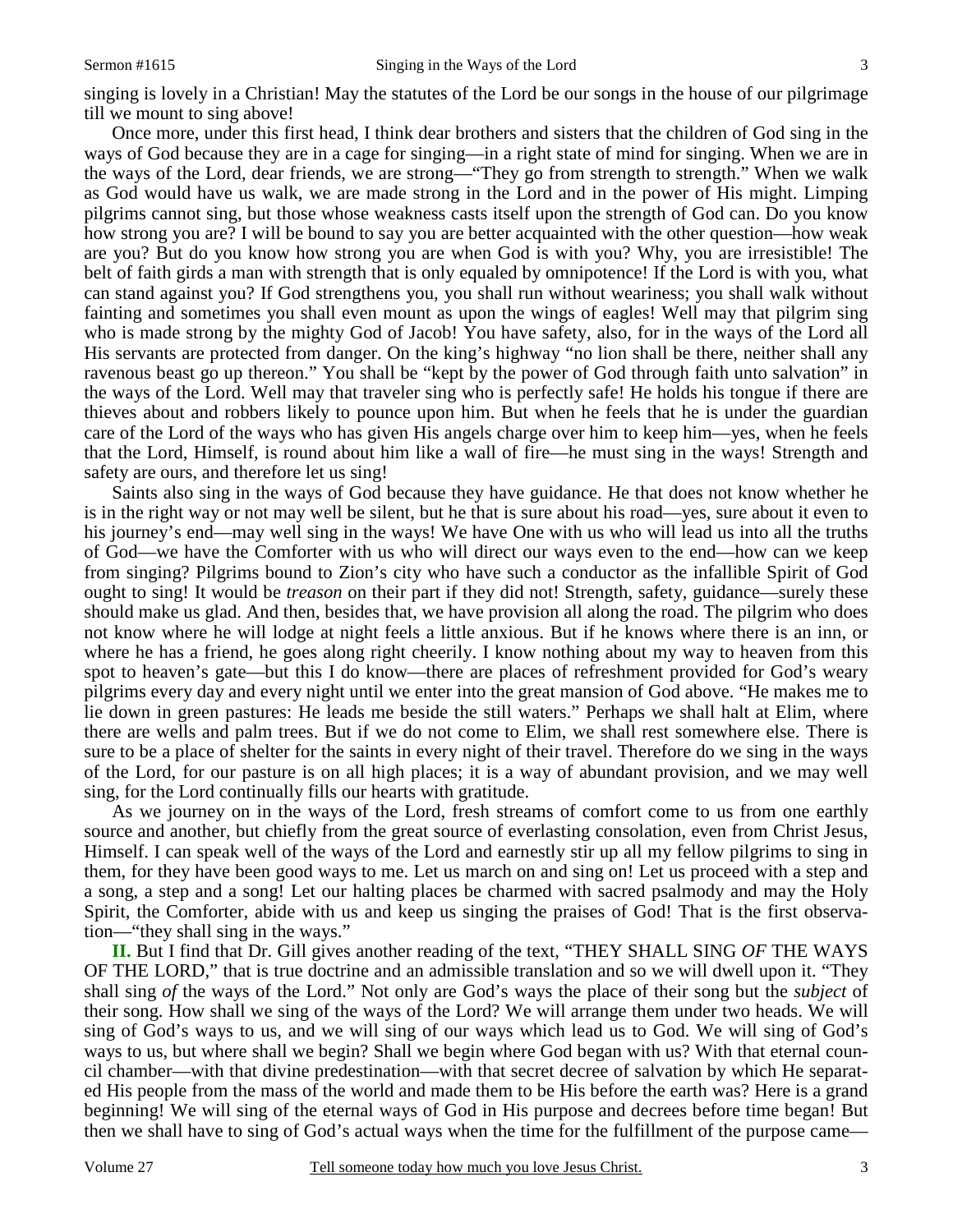of the covenant and all its provisions—of the incarnate God descending to the manger. We shall have to sing of that same incarnate God opening His heart to pour out the purchase price of our redemption! Oh, the ways of the Lord with us through Christ Jesus and through the Spirit who was given because Jesus ascended to His Father and to your Father! What a subject!

 Then we will sing of the ways of God in the application of redemption to us, His people—how He convinced us of sin and led us to the Savior—and how, since then, He has led us by a right way, helped us, comforted us, chastened us, directed us, opened all His rich treasures to us, communed with us, told us the very secret of His soul, wiped our tears away, removed our fears, charmed our hearts! This is a long, long story, and each believer sees a new phase of it in his own experience. Surely, the mere hints I have given are enough to show that we may well sing of the ways of the Lord! And you never need be ashamed to sing of those ways. David says, "Then will I teach transgressors Your ways." God's ways are such gracious ways, such wise ways, such holy ways, such ways of wisdom and of loving-kindness, that in any company we may talk about them and in every place we may sing of them! We will sing of the ways of the Lord with us. But then the next thing, and the main thing in this particular passage, is to sing of our ways *to* God. What is there to sing of with respect to those ways of God by which we come to Him? I think that there is everything in them to sing about! For one, I am so glad that I am in the ways of the Lord when I remember where I once was. As a dear brother said in prayer before this service began, what a mercy to be plucked like a brand from the burning! The saddest saint is, after all, happier than the gladdest sinner! The best house in the city of destruction, where everything is to be burnt with fire, is not equal to the poorest shanty on the road to heaven, where, if the pilgrim fares hard, he is on the way to glory! When we think of where we used to be—of the city from where we came. When we think of Egypt and the iron furnace, the bondage and the slavery from which God has brought us out with a high hand and an outstretched arm—why, we ought to sing in the ways of the Lord!

 But, then, it is not only where we came *from*, but it is where we are *going* that should make us sing in the ways of the Lord. When Philip Henry, the father of Matthew Henry, was a preacher of the gospel and a young man, he set his affection upon a young lady who was an heiress. Her father said, "Mr. Henry is, no doubt, a good man, and a scholar, and a gentleman, but he is a poor man. And I would have you remember that we hardly know where he came from." "Oh! Father," said the young lady, "but I know where he is *going,* and he is going where *I* should like to go with him. Do not let that stand in the way." And it did not! That is the point about all God's people. We know where we are going and we can sing in the ways of God because we know where the road ends. Unconverted men and women, every step you take, you are a step nearer hell. It is a very solemn thought, but I want you to remember it. Every hour that you unconverted people live, you are an hour nearer to the pit that burns with the wrath of God! Oh, I pray you, think of that! But the man who is a believer is on a road which brings him, every step, *nearer heaven!* I do not know a sweeter hymn than that which we sometimes sing—

### *"And nightly pitch our moving tent*

## *A day's march nearer home."*

And what a home it is! Oh, if our way home lay through 7,000 hells, yet the end would be worth it! If we had to pass through deaths as many as the hairs of our head, yet five minutes with Christ would make up for all our pain! I am sure that it is so! Let us, therefore, press forward singing, because we are getting nearer to the place where song shall be our element forever.

 They shall sing of the ways of the Lord because they know where they come from and where they are going. But about the ways themselves; well, we sing of them because it is a good road. The road to heaven is a splendid road and it has had some fine travelers on it. The way the holy prophets went; the road that leads from banishment; the king's highway of holiness. I'll go, for all His paths are peace. The glory of that way is that the Prince Emmanuel trod it! With sorrowful steps He traversed that way and He has left the prints of His pierced feet all along it—it is for us to feel that it must be a good way since holy men and their glorious leader have walked it. It is a way in which many who are very dear to us have gone—some of whom have reached the end of it now. Some of us can track the footprints of a grandfather, a grandmother, uncles and aunts. We rejoice to be going to heaven with father, mother, friends, relatives and dear ones whom we cherish. The way is good enough for them—I am sure it is good enough for us!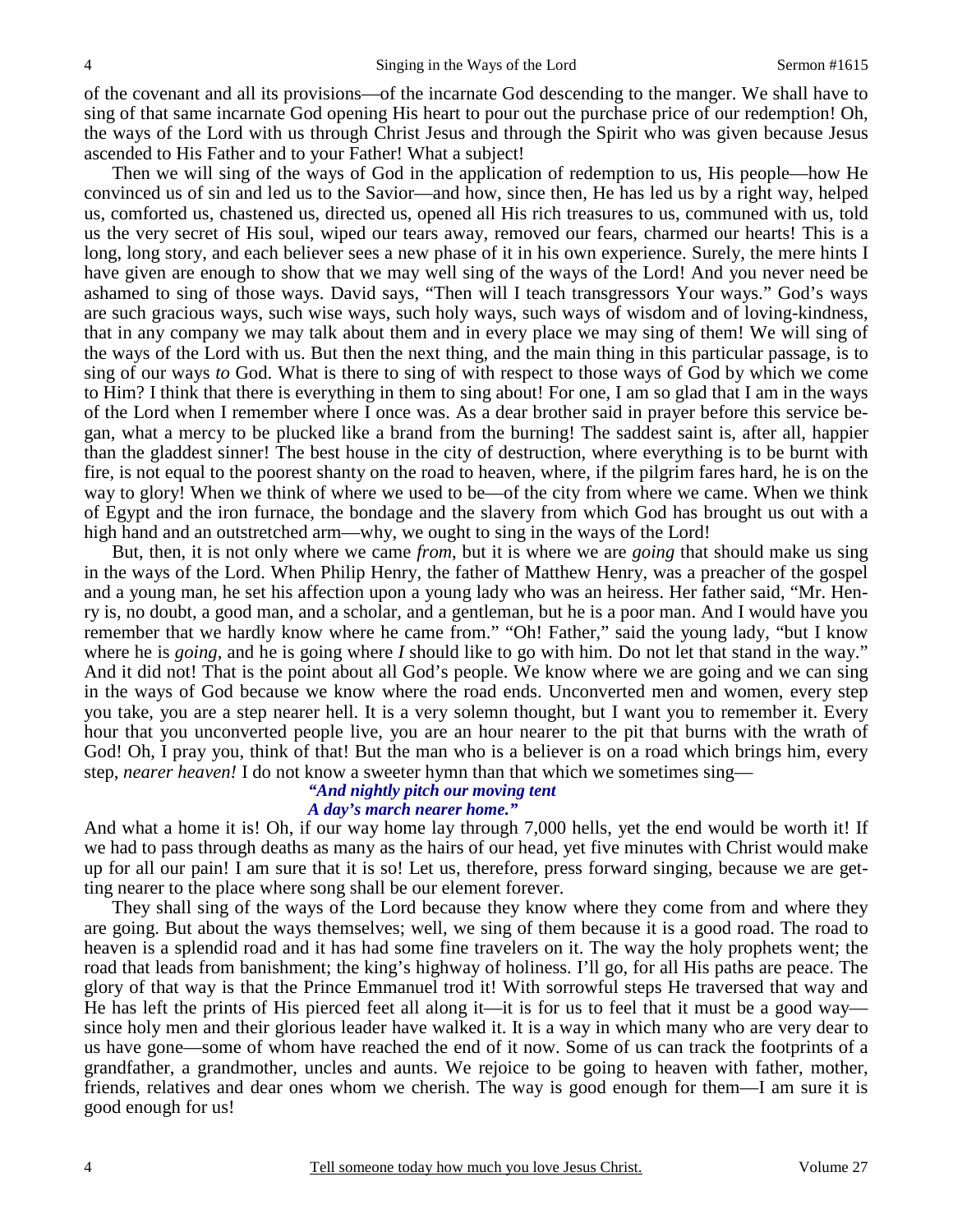Lately our modern divines have pretended to improve the road. They have taken up the stones and laid down a rotten wood pavement which is very slippery for pilgrims! But we will have none of their

nonsense. The road that was good enough for Whitefield and Wesley is quite good enough for me! And the road that suited John Bunyan and the Puritans is quite to my mind. These modern ways are a modern nuisance and I would like to see them deserted forever. We can do better with the good old way than with any of these refinements—

*"We are going forth with our staff in hand, Thro' a desert wild in a stranger land. But our faith is bright and our hope is strong, And the good old way is our pilgrim song, 'Tis the good old way, that our fathers trod, 'Tis the way of life and it leads to God. 'Tis the only path to the realms of day, We are going home in the good old way."* 

We love to sing of the way because there is good company in it. No company in the world is equal to that of those who are going on pilgrimage to heaven. If I meet with any who are not going there, I can enjoy their talent and their interesting conversation, but their talk is poor, after all. We say when the conversation is over, "That was a fine gentleman and he made merry company, but it did us no good; better far to get with half a dozen godly old women at a cottage meeting than waste time with him."

 Let us meet with those who talk about Jesus Christ and experimental godliness, however ungrammatical their language may be, sooner than sit with the greatest of worldlings whose conversation lacks a savor of Christ! Go you in the ways with a song, because there is such good company to sing with. And there is such good accommodation on the road. I have told you of that, before. "He makes me to lie down in green pastures: He leads me beside the still waters." God in providence makes all things work together for good. Our heavenly Father bids the angels keep watch and ward about His children. God gives us the provender of His promise and supplies our souls so that no good thing is kept from us. Well may we sing, then, in the ways of the Lord!

We sing because we have such fine prospects on the road. Down in the valley of humiliation—why, no scenery is lovelier! Upon the hilltops of Amana, Tabor and Pisgah, when the Beloved is with us, what views of Himself and of His coming and of His kingdom and of the glory to be revealed open up before us! The way seems short with all these pleasant views before our mind's eyes and we burst forth into singing in the ways of the Lord! But the best of it is that we have daylight to travel by, for we are not the children of darkness. We walk in the light of God to the kingdom of light. Even when we say that it is dark with us, we do not mean that it is as dark as it is with the sinner when it is bright with him, for our darkest darkness is brighter than the sinner's brightest brightness!

 As I have often said, I would sooner be God's dog than the devil's darling. Better to lie like God's Lazarus, full of sores, with no surgeons but the dogs, than go and sit up there clothed in scarlet with pampered Dives! Oh, yes, we are a joyful people and we travel by daylight to heaven—the light of God we have from Christ, and the light of God we have within will melt into the eternal light! Come, brothers and sisters, let us sing of the ways of the Lord! When we have a mind for a tune, let us sing about God's goodness to us in His ways—

*"The men of grace have found Glory begun below! Celestial fruits on earthly ground From faith and hope may grow. Then let our songs abound! And every tear be dry; We're marching through Emmanuel's ground To fairer worlds on high."* 

**III.** The third observation is that THOSE WHO SING IN THE WAYS OF GOD ALSO SING OF THE LORD OF THE WAY. "They shall sing the ways of the Lord." And then some read it, "That great is the glory of the Lord." That is the subject of their song. When they sing about the Lord of the way, this psalm supplies us with the points of their song. Kindly open it and keep your eyes upon it. "I will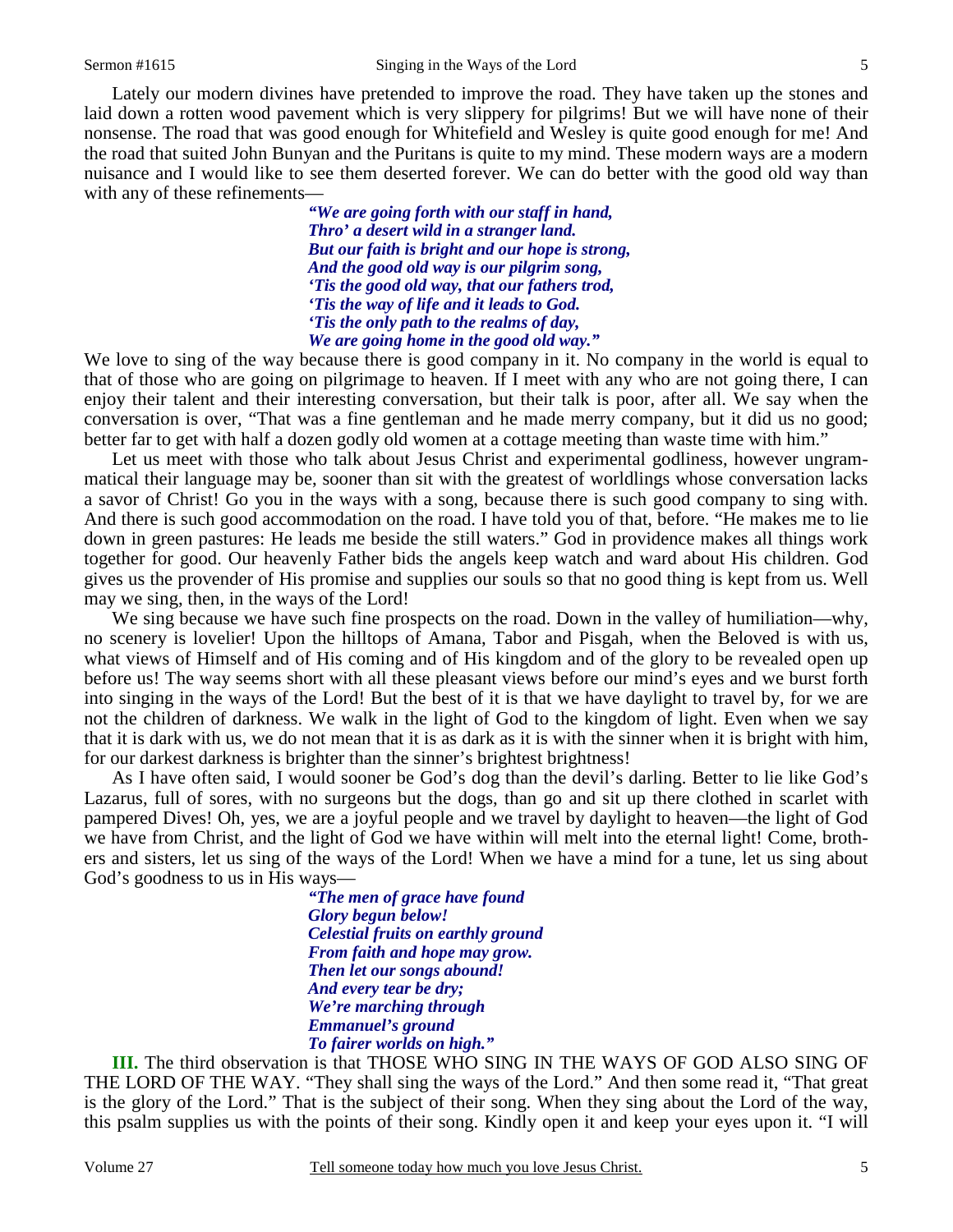praise You with my whole heart. Before the gods will I sing praise unto You." What for? "I will worship toward Your holy temple and praise Your name." What for, David? "For Your loving-kindness!" God is kind, but He is more than that. It is *loving-*kindness. A man breaks a leg and the surgeon sets the bone. That is kindness. But suppose the man's mother could set the bone? Oh, how she would do it with loving-kindness! When the surgeon's own son is under his hand and the surgeon is dealing with a broken bone, it is not only kindness, but loving-kindness—the sweetest of the sweet—the kindest of the kind!

 Now, that is how God has dealt with us. Oh, how tenderly! "Your gentleness has made me great." He has abounded toward us in all wisdom and prudence. Was there ever a God so good to anybody as God has been to us? I reckon myself to be the darling child of His providence and I think I hear many of you say, "And so are we!" Some of you, perhaps, have had more whipping than others—not so much because you deserved it but because, "Whom the Lord loves He chastens." Often the master is hardest with that boy in the school who is getting on best because chiding will make him grow. He will find no fault with a dull, stupid boy—he never can make much of him—but the very one who does the best is he whom he drives on the most vigorously, for he means to make a senior wrangler of him.

 So, perhaps, you, dear friends, are having more pruning than anybody else because you are a branch that will grow with pruning and will bring forth better grapes. There is more love in the chastening that you get than in the gentler way in which God deals with others. Come, let us bless His name! He is a loving God! Let us sing in His ways and chant the tune of His loving-kindness. And what next? "For Your loving-kindness and for Your truth." Ah, that is a blessed thing—a faithful God, a true God, a God that cannot lie—a God that cannot fail His people, a God that never breaks His promise or forgets it. Oh, come, let us sing unto His name while we are in His ways! Let us tell the world that men of high degree are vanity and men of low degree are a lie, but our God is true! Let us tell the world that riches make to themselves wings and fly away; that honor and fame are but so much wasted breath and empty air! But let us tell them that God is—and that in Him there is substantial good and faithfulness that never fails! Here is a sweet song for you to sing concerning the Lord of the way while you are in the way! David goes on to say, "In the day when I cried, You answered me and strengthened me with strength in my soul." Answered prayers make a fine set of hymns! Old prayers make new songs! When God hears prayers, we should let Him hear them again! When He has heard them as prayers, then let Him hear them as praises! We are often faulty here. I am afraid that we go to God with our errands when we are in need, for we have a cupboard love for Him. We are like many a dog to his master—he loves his master for the bones he gives him.

 I do not say that we ever rise *above* that—we love the Lord because He has heard our prayers and our supplications, but let us sometimes go to the Lord wholly to praise Him. Say, "Lord, this time I will not ask anything of You except a grateful heart. And if You give me that, then I will praise You and praise You, and praise You because my soul is wholly taken up with adoring gratitude for what I have received." Oh, dear friends, file your prayers when God does not hear them, and when He does hear them, put them in another file! Keep a silver file for prayers that are unanswered, but a golden file for prayers that are answered so that you may render unto Him according to the benefit you have received! Psalms penned at the mercy seat when petitions are granted are sweet sonnets for the children of God.

 The next subject for song is God's condescension. Read the sixth verse and let your heart sing it— "Though the Lord is on high, yet has He respect unto the lowly." Oh, do sing this! I remember when I was but a youth and began to preach the gospel and won souls to Christ—they called me "the boy preacher"—oh how I used to bless the Lord that He would save souls by a boy! Obscure and unknown, but yet the Lord thought of me and used me! I cannot help praising Him on my own account because of that. Very likely some of you are in the same condition. You may be poor; you may have little talent; you may be quite unknown, but though the Lord is on high, yet has He respect unto the lowly! He hears the praises of the unknown! Wonderful is the power of "the great unknown." I am persuaded that the strength of the church lies in its unknown members and possibly the soul of the music that goes up from earth to heaven lies in the unknown singers unnamed among men, who, nevertheless, praise God day and night. Oh, bless Him that He thinks of you! O you maidens, whom He looks upon as He did on her of old who said, "My soul does magnify the Lord, for He has remembered the low estate of His handmaiden," praise His name! And O, you matrons, remember Hannah, whose sweet song in the Old Testament was to the same effect as Mary's in the New Testament! She, too, praised Him who looked upon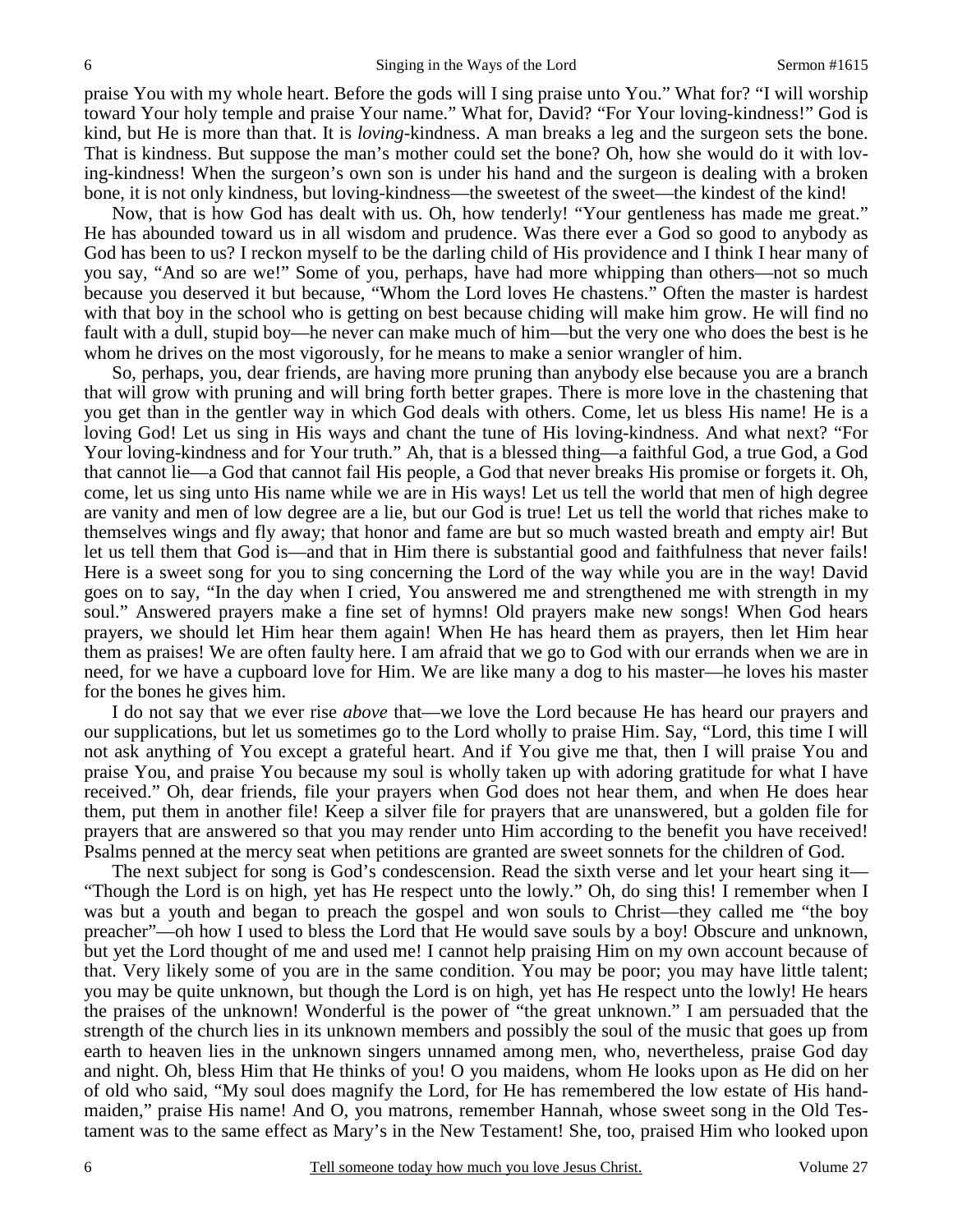the weak and the feeble, but caused the bows of the mighty ones to be broken. Condescending love is a charming theme.

 Have you got through that list of songs, dear friends? Then I have another subject for you. Just read on and begin to sing of God's *delivering* mercy! "Though I walk in the midst of trouble, You will revive me." Someone says, "Why, that is a song about something that is to *be done*." That is so. We ought to have quite a collection of songs for the future—

#### *"And a new song is in my mouth, To long-loved music set! Glory to You for all the grace I have not tasted yet."*

Did you ever praise God for tomorrow's dinner? "We have not had it yet." No, but you *will* have it. Thank God for it tonight! Martin Tupper recommends young men, long before they are married, to pray for the wives that they will have, and there is good sense in his advice. Don't you think that it is right for us to pray ahead a bit? Yes? Well, if it is right to pray ahead, let us *praise* God ahead for the mercies that we are to have! When I lay very sick, I used to praise God at the thought of getting better. I could not help it. I was so glad when I thought of standing in the pulpit again! I am sure I praised God for this night's sermon six months ago. Come, brothers and sisters, let us bless the Lord for the favors which the Lord has laid up for them that fear Him! When you do not seem to have anything to sing about, today, sing about what is going to be tomorrow! And if there seems to be nothing on earth to sing about, sing about the everlasting future! Soon you shall never be tempted to say, "What shall I eat, and what shall I drink, and with what shall I be clothed?" You shall have no cares to fret you, nor sins to repent of, for you shall be perfect before the throne of God, clean escaped from all the dangers and the trials of the way! Come, let us sing for what *will* be! "Though I walk in the midst of trouble, You will revive me."

 In the last verse there is something to sing about which certain of our friends are afraid of—"The Lord will perfect that which concerns me." Sing of final preservation! Some good people are not sure of that. They say, "Saints fall from grace. God begins a good work in them, but He leaves them and they do not get to heaven." brother, if you cannot reach the note of final salvation, put your fingers as high on the harp strings as they will go! But I am happy to say that mine can touch this lofty note, for if there is a doctrine that I am certain of, it is the doctrine of the final perseverance of the saints! I will undertake to say that if the Bible does not teach that, it does not teach anything! Words have ceased to have a meaning if the Bible does not teach the eternal life of true believers! At least to my soul it is so. Hear these words—"I give unto My sheep eternal life and they shall never perish, neither shall any pluck them out of My hand." "He that drinks of the water that I shall give him shall never thirst; but it shall be in him a well of water springing up into everlasting life." Why, there are 50 reasons why he that has the grace of God truly in him and is really born unto God shall not fall away! But one said to me some time ago, "Yonder man has fallen from grace, and has been regenerated three times." "Oh," I said to him, "You need a new word then—re-re-regenerated."

 I have heard of the new birth, but I never heard of a *newer birth!* I have heard of being born-again, but I never heard of being born-again and again and again! I discover no trace of it in the Word of God, but I do see distinct tokens that it is impossible. It is written—"If these shall fall away, it is *impossible* to renew them again unto repentance, seeing that they have crucified the Son of God afresh and put Him to an open shame." There is a life which God puts into the soul and that life is eternal! *If* it could die—*if* that were *possible*—the man would be hopelessly dead. "If the salt has lost its savor, with what shall it be salted? It is from now on good for nothing, but to be trodden under foot of men." "We believe better things of you, and things that accompany salvation, though we thus speak." "Faithful is He that has called you, who also will do it." "He will perfect that which concerns me" and, therefore, I will sing this song to my stringed instruments as long as I live—

*"My soul from the palms of His hands Eternity cannot erase. Impressed on His heart it remains In marks of indelible grace. Yes, I to the end shall endure, As sure as the earnest is given! More happy, but not more secure,*